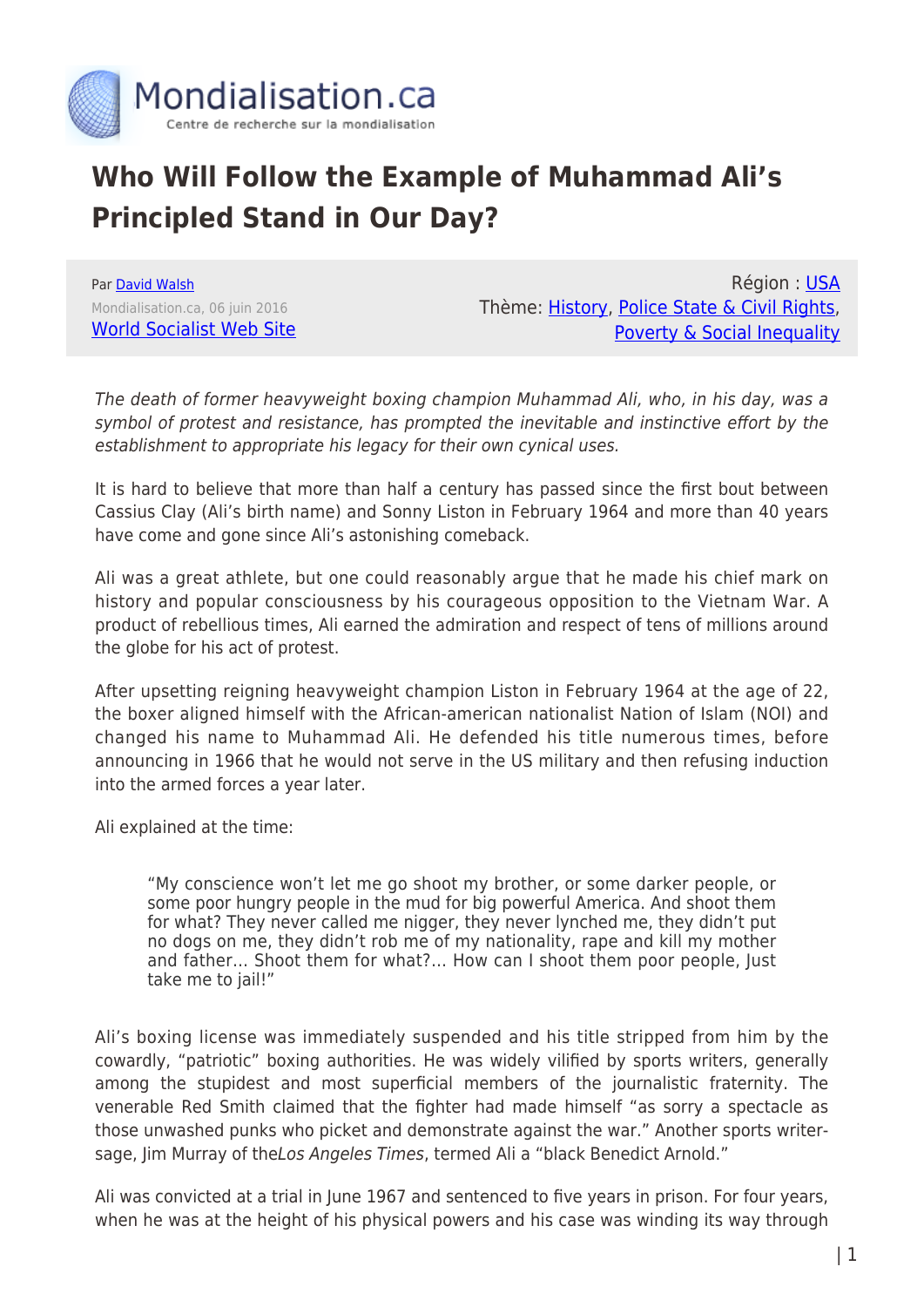the courts, Ali was unable to fight. The US Supreme Court finally tossed out his conviction in 1971. During his suspension he toured the country, speaking at hundreds of colleges and universities in opposition to the war in Vietnam and on other social issues. Ali would regain his boxing license and go on to take back his heavyweight title, lose it in the ring, and then win it back a record third time.

By all accounts, his noisy, self-promoting and occasionally cruel outbursts aside, Ali was a kind and decent man. In an often barbaric sport, he exhibited great gifts, remarkable grace and elegance, and enormous physical courage. Moreover, Ali had a devilishly sharp wit. He was not only impressive in the ring but could hold his own in the company of experienced interviewers and antagonists, and even best them.

Ali's decision to join the Nation of Islam does not speak to his perspicacity, but it has to be viewed in context: official American political life, only emerging from the depths of McCarthyite anticommunism, had nothing to offer. The most oppressed layers of the population were hunting around for some viable form of opposition.

There is no reason, of course, to idealize the boxer or make his ideas out to be more coherent or progressive than they were. Ali was all over the place ideologically, and by 2005 he was sufficiently domesticated or worn down by age and health issues to accept a Presidential Medal of Freedom from the arch-war criminal, George W. Bush.

Nonetheless, in early 1966, when opposition to the Vietnam war was not yet a mass phenomenon in the US, Ali's stance was principled and inspiring. It certainly contributed to and encouraged public disaffection. By the time he refused induction on April 28, 1967, protest demonstrations of hundreds of thousands of people had taken place in New York City and elsewhere, including one on April 15 of the same year (addressed by Martin Luther King, Ir.).

To root for Ali at the time was to root for opposition. He emerged as a public figure in an era when hostility to the status quo was a mass popular reality. In the US, Newark, Detroit, Los Angeles and other major cities went up in flames in the mid-1960s. The latter part of the decade witnessed the anti-Vietnam War movement and expressions of protest on every college campus. Big national strikes and battles between American workers and police on picket lines were on the order of the day. Internationally, hated dictatorships fell in Greece, Spain and Portugal. The global crisis reached its potentially revolutionary peak in the great French general strike, in which ten million people participated, in May-June 1968.

The dead, of course, cannot defend themselves against the exploitation of their lives and activities for utterly rotten purposes. Inevitably, President Barack Obama took the occasion of Ali's death to present an unsuspecting public with another example of his almost supernaturally sinister hypocrisy and cant.

In a statement, Obama asserted that Ali

"stood up when it was hard; spoke out when others wouldn't. His fight outside the ring would cost him his title and his public standing. It would earn him enemies on the left and the right, make him reviled, and nearly send him to jail. But Ali stood his ground. And his victory helped us get used to the America we recognize today."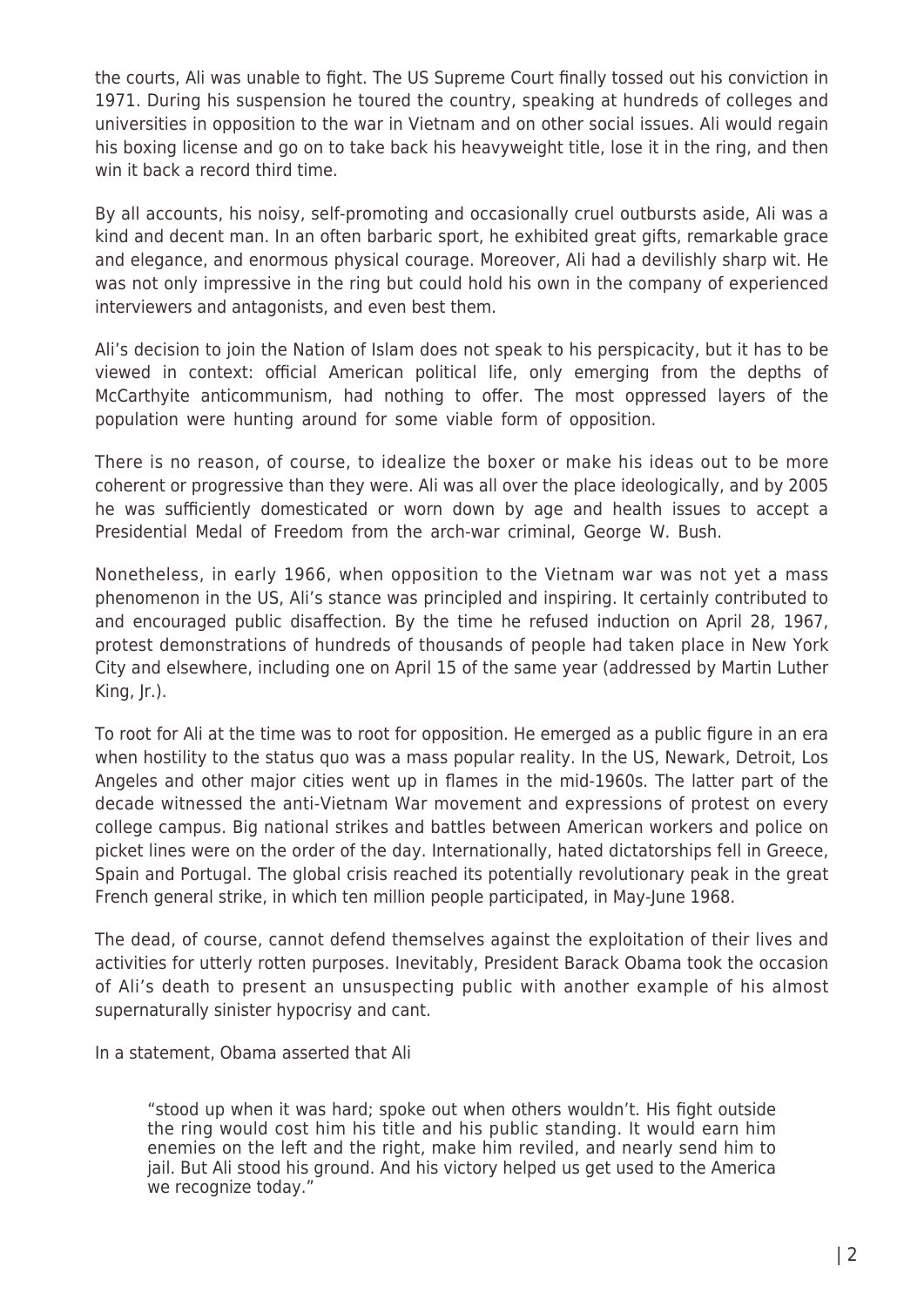As though Obama, the ideal president for spies, policemen and investment bankers, would know anything about "standing up" and "speaking out" when there might be a price to pay. Has this individual ever taken a single step, twitched so much as a muscle, without ensuring himself well ahead of time that it would find approval with the powers that be?

It is a remarkable commentary on the putrid state of the media and public intellectual life in America that Obama can make such an astounding statement without anyone calling him to order. The US president praises Ali for being prepared to go to jail—this from the relentless, vindictive persecutor of Chelsea Manning, Julian Assange and Edward Snowden! Dead and buried opponents of imperialist war are so much less threatening!

"Muhammad Ali shook up the world. And the world is better for it," asserted Obama, the dispatcher of drone strikes that terrorize entire populations, the presider over "kill lists" that spell incineration for men, women and children in various parts of the globe.

One element of Obama's statement did ring true: his obvious astonishment at Ali's willingness to sacrifice career and income for principles. This speaks to a wider and genuinely disturbing problem: how is it possible that we are forced to look back to the 1960s for examples of political courage of this kind?

The United States has been at war with the rest of the world for a quarter-century. During that time, innumerable athletes, actors, musicians, artists, scientists and others have received honors at the hands of Bill Clinton, Bush and Obama, each president guilty of policies leading to the death of hundreds of thousands of human beings or more. Not a soul, as far as the public is aware, has turned down an award, spoken out at the White House or the Kennedy Center or generally repudiated honors from one of these blood-soaked administrations.

That list of honorees—some of whom have histories of social protest or at least independent thought—includes such figures as Sidney Poitier, Meryl Streep, Bob Dylan, Aretha Franklin, B.B. King, Stevie Wonder, James Taylor, Jack Nicholson, Paul Simon, Warren Beatty, Ossie Davis and Ruby Dee, Robert De Niro, Bruce Springsteen, Mel Brooks, Dustin Hoffman and Lily Tomlin.

Stagnant, opportunist times have encouraged submission and quiescence. In such periods of social indifference, as the Russian Marxist Plekhanov once noted, many souls fall into "a cold slumber" and "their moral level sinks very low." The sooner we fully emerge from such times the better!

La source originale de cet article est [World Socialist Web Site](http://www.wsws.org/en/articles/2016/06/06/pers-j06.html) Copyright © [David Walsh](https://www.mondialisation.ca/author/david-walsh), [World Socialist Web Site,](http://www.wsws.org/en/articles/2016/06/06/pers-j06.html) 2016

## Articles Par : [David Walsh](https://www.mondialisation.ca/author/david-walsh)

**Avis de non-responsabilité** : Les opinions exprimées dans cet article n'engagent que le ou les auteurs. Le Centre de recherche sur la mondialisation se dégage de toute responsabilité concernant le contenu de cet article et ne sera pas tenu